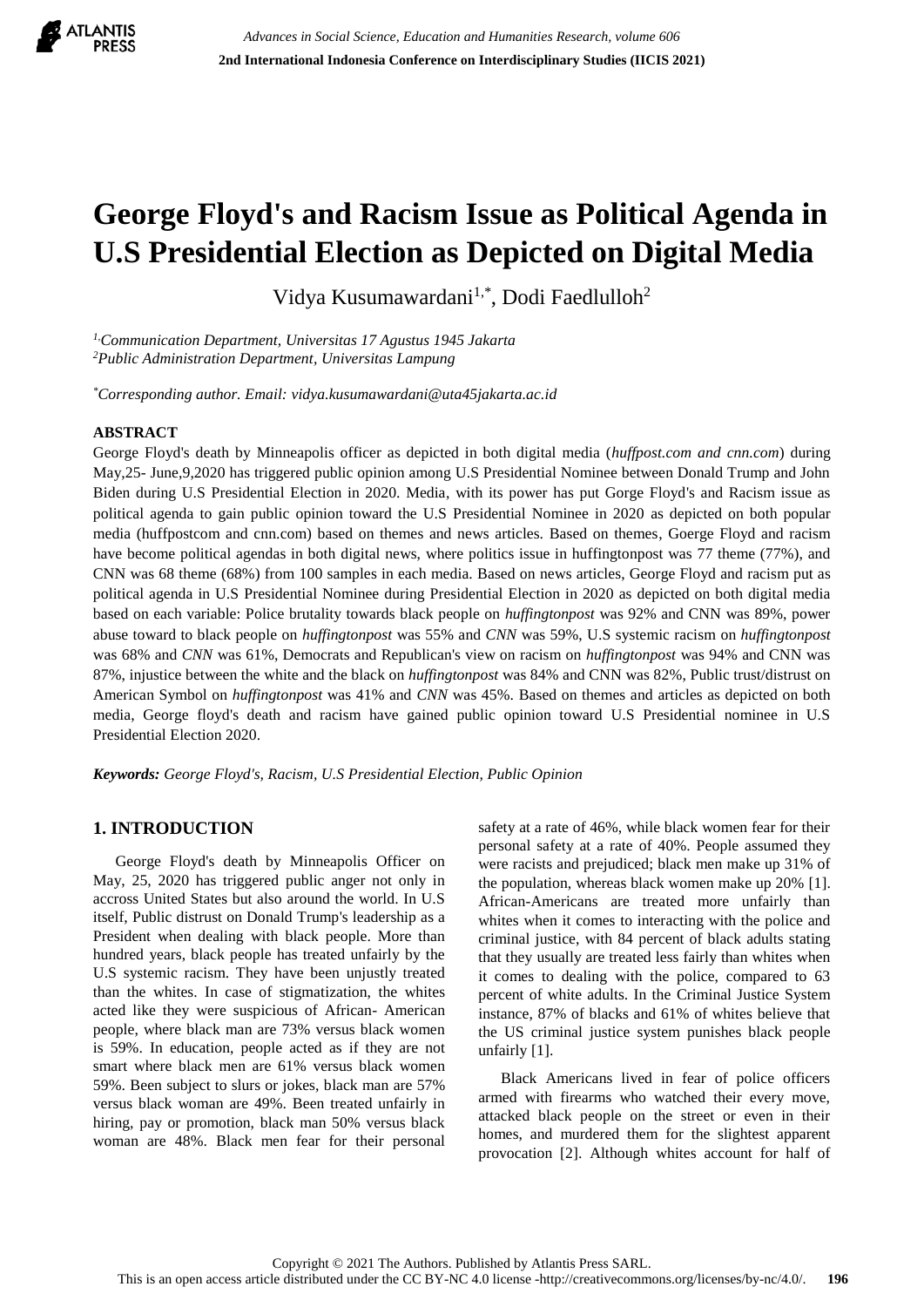those shot and killed by police, African-Americans are shot disproportionately. They make up less than 13% of the population in the United States, yet are slain by police at a rate more than double that of White Americans. Hispanic Americans are also disproportionately killed by police [3]. For decades, several educators have believed that bigotry, prejudice, and stigmatization of black people were sparked by an overwhelming fear of the white group toward the immigrant group known as African Americans, a condition known as Xenophobhia. Additionally, media plays a significant part in our daily lives, infiltrating our perceptions and comprehension with messages that have an effect on our belief and value systems through their news. In this scenario, the media plays a critical role in shaping our attitudes toward black people.

Xenophobia is defined as "attitudes, beliefs, and actions that reject, exclude, and frequently dehumanize individuals based on their perceived status as outsiders or foreigners to the community, society, or national identity." Additionally, "xenophobia attacks persons who are foreigners in a given community, frequently independent of their physical qualities or contrasts with indigenous people. Xenophobia is commonly associated with a belief in a hierarchical world order, in which one's own nation-state is considered superior to others. It is "a complex and multi-causal phenomenon that is frequently connected with periods of economic and political upheaval [4].

Bias, disempowerment, and discrimination against people of color have long been a problem in various facets of mainstream media, including television news, entertainment, and advertising. During the year 1939, racial segregation became a contentious issue in the United States [5]. The United States has a history of marginalizing black people, with a large number of black men and boys being discriminated against and underrepresented in various media outlet [6]s. Happer and Philo's (2013) research revealed that media can also shape behavior by legitimizing specific courses of action but also by introducing doubting perplexity into debates [7].

The media has a long history of bias, prejudice, and hostility toward black people. When news coverage of violent crime is compared to arrest rates, blacks are overrepresented as perpetrators but underrepresented in more sympathetic roles such as victim and law enforcement, as noted in Entman and Gross, 2008, p.98, as referenced by Travis L. Dixon and Daniel Linz, 2000 [6].

The Internet and its multiple online channels have evolved into a global platform for creating, disseminating, and reception of global news, opinions, and agendas. As a result, one can anticipate the design of a worldwide news system that serves as the public

sphere. As a result, journalism is becoming increasingly focused on global news from a global perspective[8].

In terms of agenda-setting, these shifts necessitate a reimagining of the process. The classic method is based on a stimulus-response model, in which the media can shape the public agenda under particular conditions. This is almost certainly not the case in today's fragmented media landscape[9]. According to some scholars, in the digital age, as Chaffee and Metzger highlighted, "the critical issue for agenda-setting theory will shift from what the media tell people to think about to what people tell the media they want to think about"[10]. In the digital world, the selection of themes for the media agenda is controlled by viewers, readers, or users' preferences [11].



**Figure 1** Agenda Setting in Digital Age

This method demonstrates that issues and objects can migrate between agendas not just singly (separately) but also concurrently, and that groups and bloggers should be viewed as mediators between the media and public agendas, fulfilling the previously indicated role of early recognizers[11].

According to Chadwick and Jungherr et al., the internet and social media have generated new "hybrid media systems," expanding the number and types of actors with the power to impact political discourse and agenda setting[12].

According to Kolbitsch & Maurer, the internet has presented the public with an abundance of information and interactive chances to participate in the content development process in a two-way fashion. According to Chafee and Matzger, the internet's interactive communication capabilities and decentralized nature empower individuals whose objectives would not ordinarily be covered by the big mass media. Through sharing ideas and opinions, netizens collectively create their own agenda, determining which topics should be discussed[10].

The Democratic and Republican Parties claim that their policies assist minorities and racial minorities in the United States. Democratic supporters believe that the Democratic party is more concerned with racial and minority issues than the Republican party are. Over 70% of African Americans believe the Democratic Party "works diligently on matters of concern to black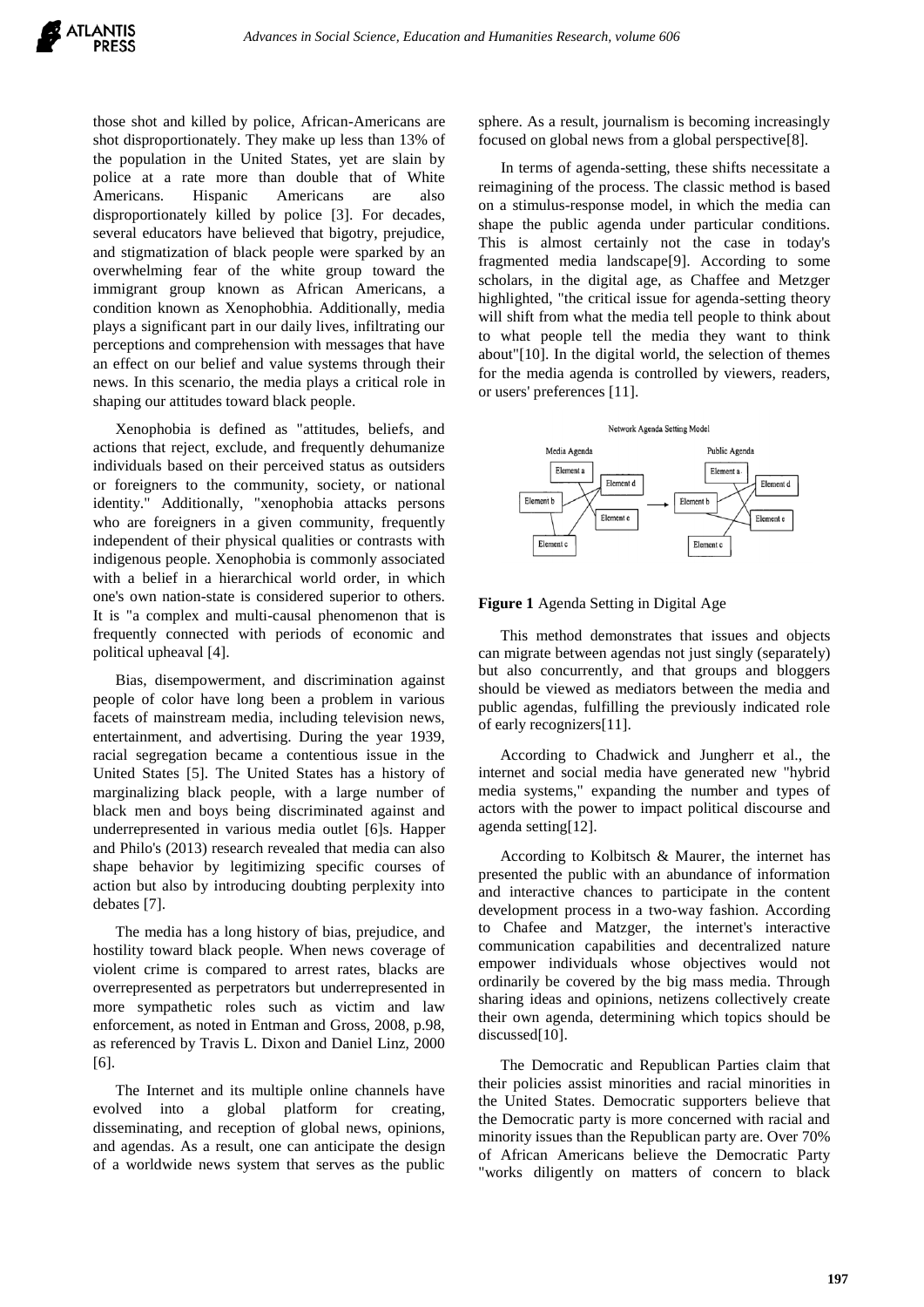people." Latinos and Asian Americans are slightly less likely to believe that the Democratic Party is especially responsive to issues affecting their pan-ethnic group[13]. Racism is a pervasive, complicated, and poorly understood concept necessary for diagnosing American culture and, more specifically, its political dynamics[14]. The United States has mainly stayed isolated from the worldwide conversation about racism for a variety of political reasons. For some years, the United States government refused to accept the Declaration on the Elimination of All Forms of Racial Discrimination<sup>[15]</sup>.

# **2. METHOD**

A Content Analysis method utilized for this research. For this research, we conducted only two most popular news website in the United States which is huffpost.com and edition.cnn.com, from May 25-June, 9,2020.The reason for using a content analysis method to identify whether George Floyd's death and racism issue has become political agenda in U.S Presidential Election as depicted on Digital Media. There were 200 themes which derived from *huffpost.com and edition.cnn.com* regarding to George Floyd's death and racism issue from May, 25-June,9,2020. Two graduates students were chosen as coders to examine the themes and news articles regarding to George Floyd's death as depicted on both digital media. The coders identified the online news articles themes of *hufftpost.com and edition.cnn.com* during May 25-June, 9,2020 towards to George Floyd's death. The theme are (1) Police Brutality (2) Systemic Racism, (3) Politics Issue (4) Law and Justice, (5) Law Enforcement, (6) Religion Issue, (7) Economic Issue (8) Health Issue,(9) education issue. Meanwhile, George Floyd's and racism as political agenda as depicted in news articles was divided into several variables (1) Presidential Election, (2) Government credibility, (3) Authority (4) Leadership/power abuse, (5)Racial Problem, (6) Culture Wars (7) Public trust/distrust to American Symbols (8) Law Enforcement (9)Presidential Campaign and racism issue (10) Racism and health issue (11) Religion as a political gain (12) Democrats and Republican view on racism (13) Racism and Education issue (14) Racism and Economic issue (15) environment issue/community safety; (16) Justice system in America towards to black people (17) Injustice between the whites and the black (18)Police Brutality.

## **3. RESULT AND ANALYSIS**

Based on the data analysis of theme in both huffpost.com and edition.cnn.com during May, 25, 2020-June, 9,2020 regarding George Floyd Death by Minneapolis Police Officer, politics issue becomes the most highlight news in both online media. Politics issue in *huffpost.com* was 77 theme (77%) and *edition.cnn.com* was 68 theme (68%). Police brutality issue in *huffpost.com* was 4 theme (4%) and *edition.cnn.com* was 11 theme (11%). Systmeic Racism issue in *huffpost.com* was 11 theme (11%) and *edition.cnn.com* was 7 theme. Most interested theme/headlines was brought by *huffpost.com* were*: Hundreds Protest George Floyd's Death in Mineeapolis* (huffpost.com-May,26,2020); *Public Figures Express Outrage and Demand Accountability After George Floyd Killing* (huffpost.com- May, 27,2020); *Minneapolis Mayor Calls for Charges in George Floyd Death* (huffppost.com-May,27,2020); *Trump Calls George Floyd Protesters "THUGS" Threatens Violent Intervention in Mineapolis* (huffpost.com-May,29,2020); *Chris Hayes Turns Donald Trump's Own Campaign Claims Against Him* (huffpost.com-May, 29, 2020); Meanwhile as we can see on *edition.cnn.com* were: *George Floyd's family says four officers involved in his death should be charged with murder* (edition.cnn.com-May,27,2020); *Trump's a disaster for black voters, but they also need to hold Biden accountable* (edition.cnn.com-May, 28,2020); *This is not the America I want to pass down to my children* (edition.cnn.com-May,29,2020); *Trump's slap at Twitter shows his use of power for personal whims* (edition.cnn.com-May, 29,2020).

We can deduce that, depending on the theme, political issues significantly influence public ideology. As Happer and Philo note on the article "*The Role of the Media in the Construction of Public Belief and Social Change*" media has an effect on our views, assumptions, public ideology, and experiences[7]. In his classic book published in 1922, Lippmann discusses how the mass media can set a particular agenda and thereby affect public opinion. In this instance, the media (*huffpost.com and edition.cnn.com*) framed George Floyd's death between May 25, 2020 and June 9, 2020 as a political issue based on theme.

As Lawrence states, "racism is an overused, complex, and poorly understood concept that is necessary for diagnosing American society and, more specifically, its political dynamics between parties and politicians [14], specifically Republican and Democratic Party nominees Donald Trump and John Biden as United States Presidential Nominees in the 2020 United States Presidential Election.

Based on news articles that indicate that George Floyd's and racism issue as political agenda as depicted on both digital media, the variable of Republican and Democrats view on racism was becoming the most highlight in both *digital media* with a total of issue of *huffpost.com* was 94 (94%) and *edition.cnn.com* was 87 (87%) issues.

Form variable of Republican and Democrats' view on racism as stated in the articles was "*Americans deserve a President who will unite us -- instead, however, President Donald Trump continues to spout the politics of social and racial division that helped get him elected in the first place. Unsurprisingly, his*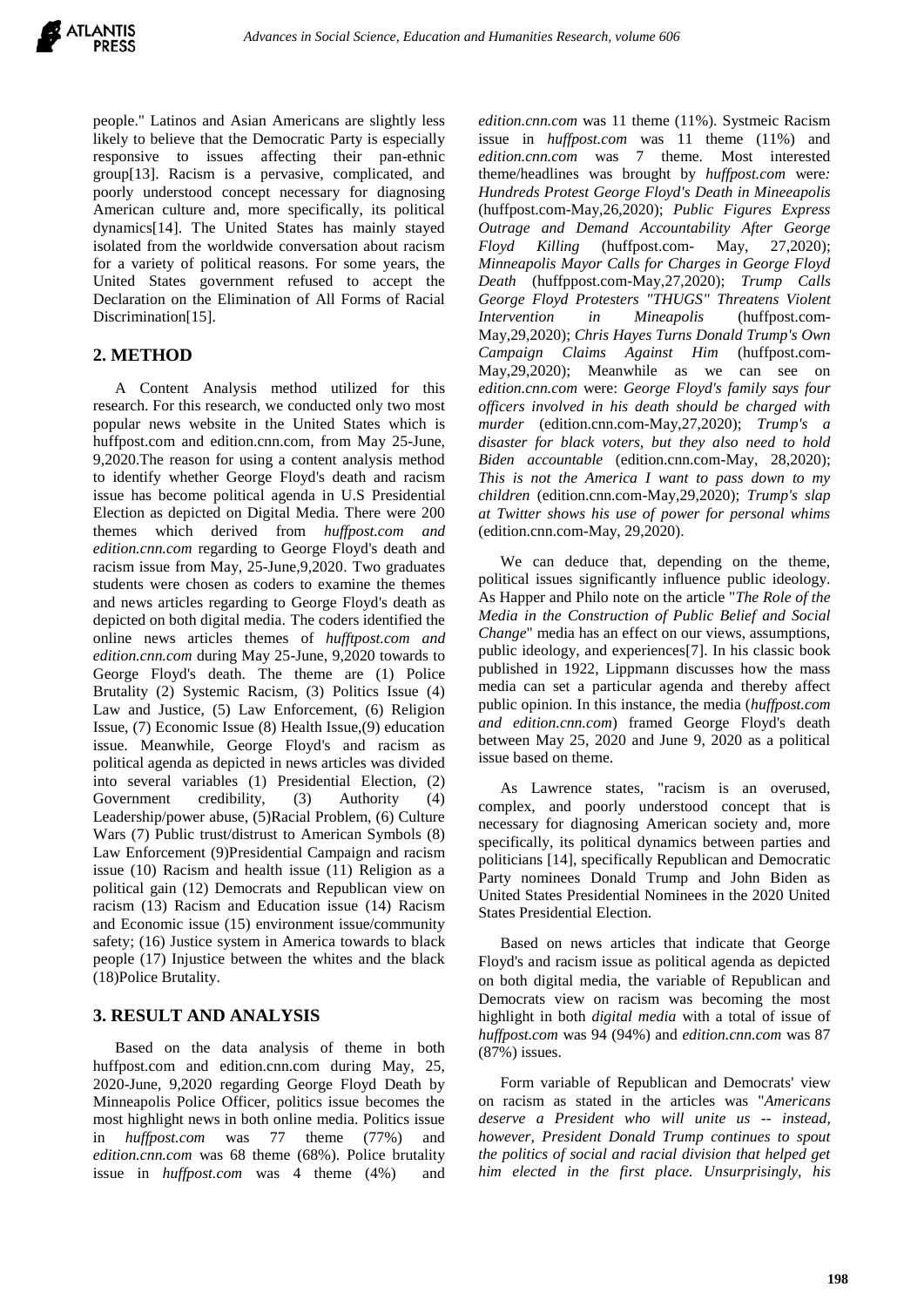*response to this tragedy is as insidious as it is counterproductive*. (edition.cnn.com-June, 2,2020); *Massachusetts Gov. Charlie Baker on Monday excoriated President Donald Trump's "bitterness, combativeness and self-interest" as nationwide protests have intensified over the death of George Floyd. The Republican governor made the comments at a press conference when asked about Trump's video teleconference call, in which the President urged state leaders to aggressively target violent protesters* (edition.cnn.com-June, 2,2020).

Variable of Police brutality towards black people on huffingtonpost was 92% and CNN was 89%. Form of racism as a tools of police brutality as mentioned on *hufftpost.com* were: *Cook said they were marching peacefully with about 100 protesters for hours when police started using tear gas and shooting rubber bullets. As they tried to get away, they were pepper sprayed and her son was hit at close range by a rubber bullet, she said. They were both jailed and released on Monday, charged with riot and violating curfew* (huffpost.com-June,6,2020); Meanwhile, form of racism as tools pof police brutality as mention on edition.cnn.com was *Ortiz and another friend in the car with him were put in zip-tie restraints and forced to wait on a bus for hours before police took them to jail, where he would spend the weekend. It was scary. It was confusing. I felt violated," said Ortiz, a cellist who identifies as a biracial Mexican American*. (edition.cnn..com-June, 6,2020);

Variable of power abuse toward to black people on huffingtonpost was 55%, and CNN was 59%, Form of leadership/power abuse as mentioned in the online platform was "*The president has tried to portray the protesters and looters with a broad brush as "radicalleft, bad people," ominously invoking the name "antifa," an umbrella term for leftist militants bound more by belief than organizational structure. Trump tweeted last Sunday that he planned to designate antifa as a terrorist organization* (huffpost.com-June, 6,2020); *The President, by choosing to incite division rather than to heal it in the wake of George Floyd's killing and by setting federal security forces on protestors, is signaling no limits to his bid to retain power. He is tearing at social scars to revive a presidency humbled by a pandemic and an economic disaster, and he seems set on creating the dystopian fight between order and chaos he has long evoked* (edition.cnn.com-June, 3, 2020).

Variable of U.S systemic racism on huffingtonpost was 68% and CNN was 61%. Form of systemic racism as mentioned in the news was "*However, Floyd's death has deepened the distrust between Minneapolis residents and police, and prompted a continued series of nationwide — and global — protests against racism and police brutality*.(huffpost.com-June, 7,2020); *Biden is now promising specific legislation to address the lack of racial equality under the law, giving his potential presidency a generational and reforming purpose -- and* 

*possibly an issue that could unite the Democratic left fully behind him and lance suspicion over his role in 1990s crime legislation*.(edition.cnn.com-June, 3,2020).

Variable of injustice between the white and the black on huffingtonpost was 84% and CNN was 82%. Form of Injustice between the whites and the blacks people as mentioned on huffpost.com were was "*The unrest and the frustration you're seeing in the killing of Breonna Taylor is just as much of a cumulative effect of years of pain, frustration, anguish and injustice as it is about how horribly devastating this incident has been," said Kentucky state Rep. Charles Booker (D), who is from and represents part of West Louisville*.(huffpost.com-May, 25,2020); "*Police in America are looting black bodies" during an impassioned , legthy monologue on the death of George Floyd and the nationwide protest* (huffpost.com- May,30,2020). *The racial disparities that force black families to breathe pollutants from nearby brownfields, oil refineries, and freeways, and the impact on their respiratory system, is exasperating the effects of this pandemic. As is the lack of preventative care and health care access, and neighborhoods tucked in food deserts with little to no access to nutritious options -- factors that lead to elevated rates of high blood pressure and diabetes* (edition.cnn.com-May, 29,2020); *We see in the news channels, the media about discrimination on the basis of color or religion these days, and then there is killing due to that, and then there are some who even take it as a pride to be able to kill somebody*."(edition.cnn.com-May, 29,2020)

Variable of Public trust/distrust on American Symbol on huffingtonpost was 41% and CNN was 45%. Form of public trust/distrust towards to American symbols was "*I'm very enthusiastic that people around the world were galvanized by the horrific murder of George Floyd in saying, 'No, no, no.' And also, I think that people are going to come out to vote. I'm talking about specifically United States of America, people are going to come out and vote and say hell no to Agent Orange," Lee said, using his nickname for Trump*. (huffpost.com-June, 9,2020);*The director went on to say that the upcoming presidential election could be the most important in the modern world, adding that if Trump is reelected the "world is in peril.*" (huffpost.com, June, 9,2020); *What he did comes off as tone-deaf," said Costi Hinn, a conservative evangelical pastor and author in Arizona. "The word of God is not powerful in a picture. It's powerful when it's opened up. If you really want to leverage the power of God's word, let it be heard.* (edition.cnn.com-June, 4, 2020); *Many doubt the justice of our country, and with good reason. Black people see the repeated violation of their rights without an urgent and adequate response from American institutions," Bush said.* (edition.cnn.com-June, 4,2020);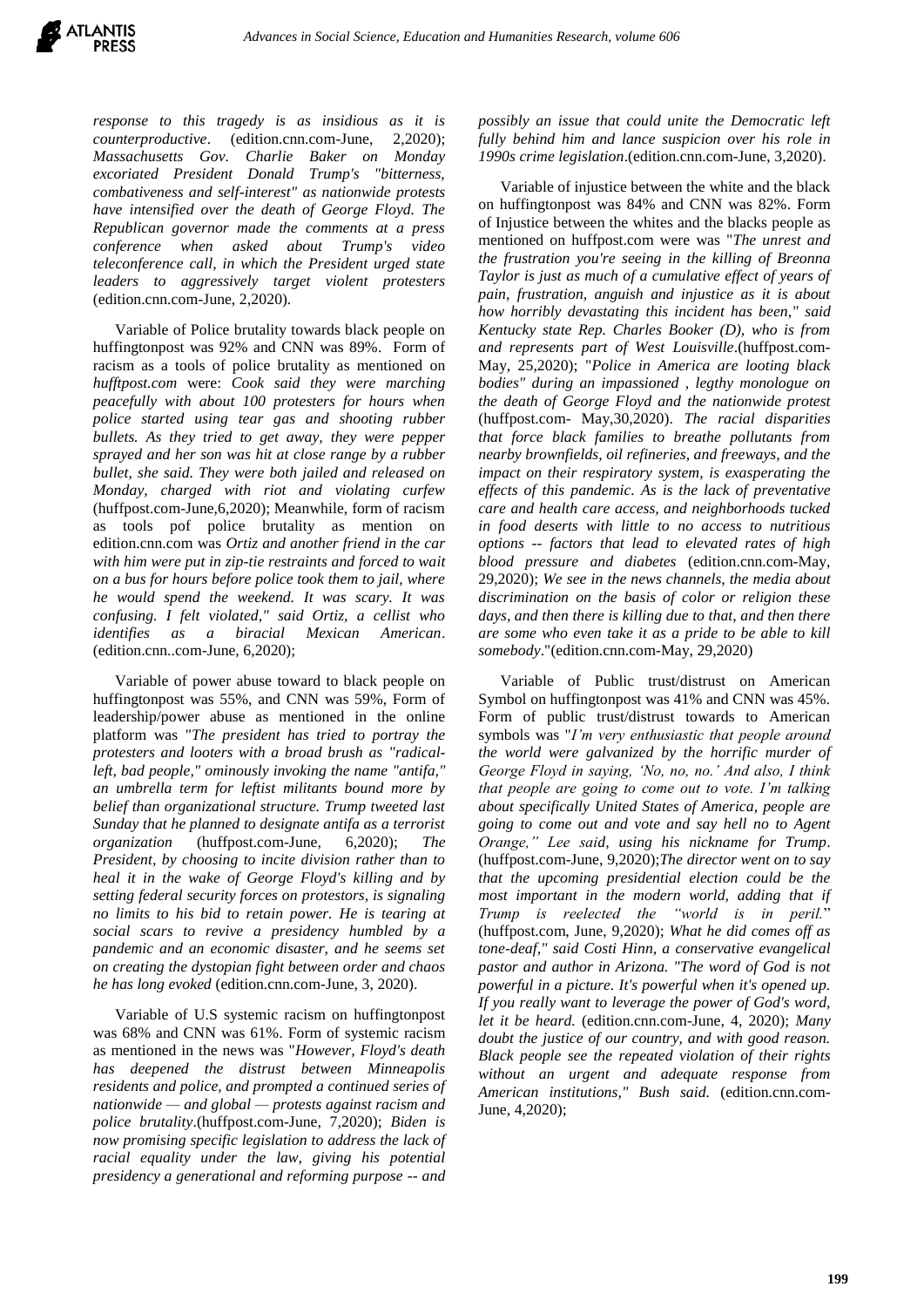

# *3.1. Xenophobia Triggered Racism Toward African American*

According to themes and news articles, Xenophobia theory indicates that xenophobia will result in racial action against African Americans. The case of Goerge Floyd, who a Minneapolis police officer killed, demonstrates that whites reject African Americans (as inferiors) due to their perception of outsiders or foreigners to the community, society, or national identity.

The rejection of African Americans residing in America is manifested mainly by verbal abuse, physical assault, aggression or unwanted physical contact, occupational discrimination, police abuse or brutality, and denial of service, as described in print and digital media news articles.

Xenophobia toward African American people in America can be fueled by biased, prejudiced, and antiblack media. When news coverage of violent crime is compared to arrest rates, blacks are overrepresented as perpetrators but underrepresented in more sympathetic roles such as victim and law enforcement, as mentioned in Entman and Gross, 2008, p.98, and Travis L. Dixon & Daniel Linz, 2000[6].

## *3.2. Racism Issue and Public Opinion in Digital Age*

Returning to Agenda Setting Theory, agenda setting theory on digital media will shift away from what the media tells people to think about and toward what people tell the media they want to think about."[10] ... the media agenda is set by viewers, readers, or users, not by journalists or publishers [11]. According to the data above, and following Network Agenda Setting Theory, the public establishes racism as a public agenda in order to mobilize public opinion in opposition to American systemic racism toward the black community. In contrast, the media demonstrates racism as a political agenda by basing their headlines and articles on public interest in racism toward Black People. In this case, Darnella Frazier's recording of George Floyd's murder in Minneapolis last year at the age of 17 became a significant piece of evidence against his killer. It sparked global protests for racial justice and police reform. The public demands that the government charges the cop who murdered George Floyd and hold him accountable through judicial proceedings. Nonetheless, this issue will sway public opinion in favor of a system of systematic racism in dealing with the black community.

People distrust American symbol such as law enforcement in America, especially in Trump's era. Discussing politician portrayals in media towards George Floyd's death, Donald Trump's portrayal is not as good as John Biden, Democrat presidential nominee for the 2020 election. As stated in both Huffington Post and CNN (digital news platform), during May, 25-June, 9,2020, some public reactions are either to Donald Trump or John Biden as the presidential nominee.

Mostly, the American people have no faith in Donald Trump as the President of America. This thought cannot be separated from the action of Donald Trump as a President when dealing with the black community. As stated in both huffington post and CNN:

"*The president has tried to portray the protesters and looters with a broad brush as "radical-left, bad people," ominously invoking the name "antifa," an umbrella term for leftist militants bound more by belief than organizational structure"*(huffpost.com).

*"Americans deserve a President who will unite us - instead, however, President Donald Trump continues to spout the politics of social and racial division that helped get him elected in the first place. Unsurprisingly, his response to this tragedy is as insidious as it is counterproductive*" (edition.cnn.com).

#### **4. CONCULSION**

Racism has become a not only social issue but, somehow, it has become a political issue in America toward African-Americans. George Floyd's incident has been a big question among nations regarding to systematic racism in United States. Racism action in America was triggered by excessive fear of the white group againts immigrant group, which is African-American, which is called Xenophobia. As stated in the both huffpost.com and *edition.cnn.com,* the media has portrayed black people as a victim of America's systemic racism by highlighting Democrat and Republican's view on racism, Injustice between the Whites and the Blacks, racial problem, leadership/power abuse, public trust/distrust and yet this issue will lead public opinion towards to each presidential nominee, both John Biden (Democrat) and Donald Trump (Republic) dealing with black community in America.

#### **AUTHORS' CONTRIBUTIONS**

Vidya Kusumawardani: Conceptualization, Formal Analysis, Writing- Original draft, Writing- Reviewing and Editing, Visualization. Dodi Faedlulloh: Formal Analysis, Writing- Reviewing and Editing.

#### **ACKNOWLEDGMENTS**

This study acknowledges to Firman, M.A, Head of Social and Political Studies, Universitas 17 Agustus 1945 Jakarta to support this study.

This study acknowledges to Danang Trijayanto, MA, Head Department of Communication Studies,